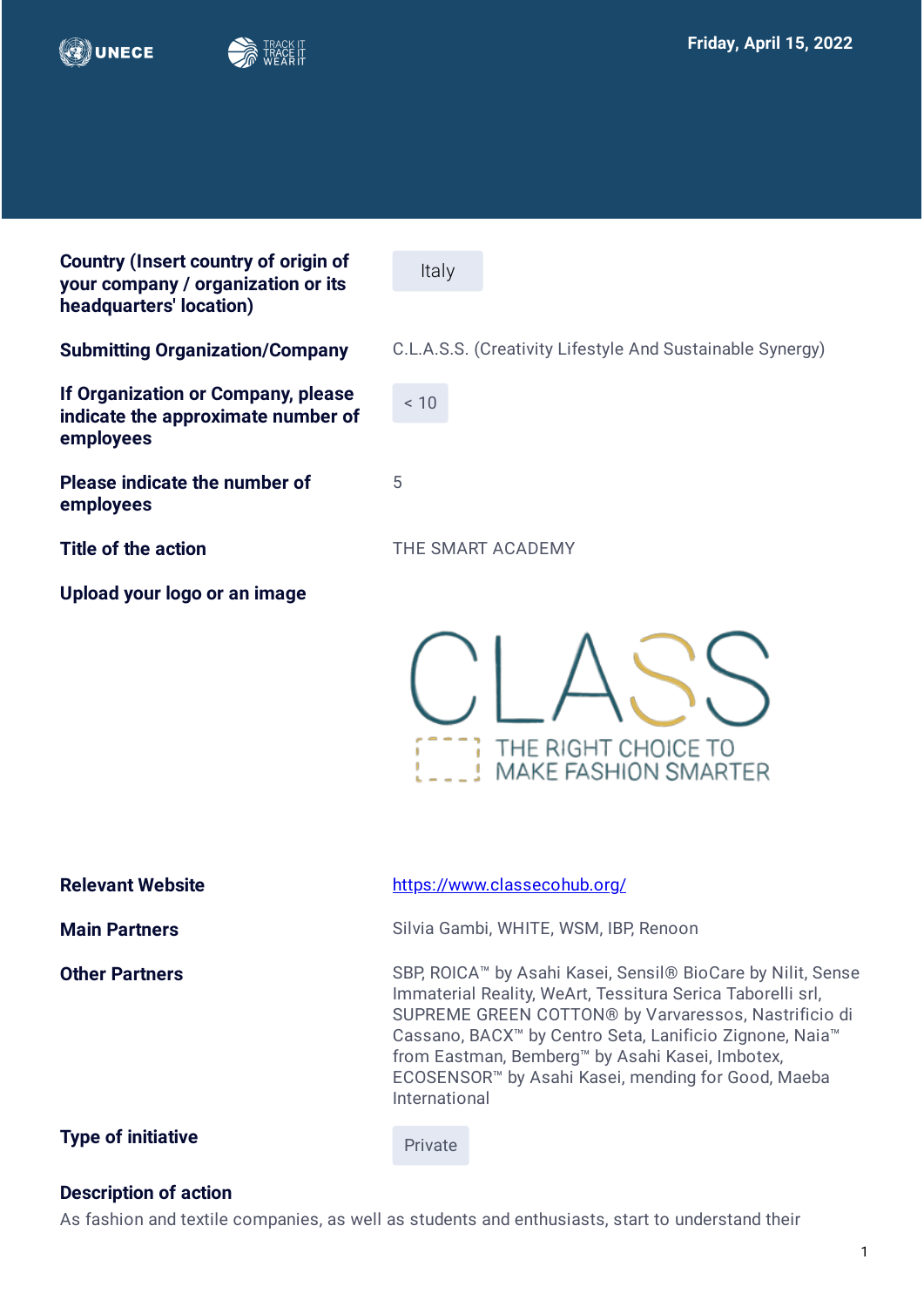worrying impact on both people and planet, the action of sustainability experts able to pass them the tools to create a conscious path is crucial. For this reason, the international eco hub C.L.A.S.S. has taken the strategic choice to enrich its SMART ACADEMY offer with three trainings aimed at upskilling in terms of sustainable development, sourcing and accounting with a strong focus on traceability and transparency.

THE SMART ACADEMY is the rich program of events, talks, classes and services to educate, raise awareness and inspire professionals, manufacturers, students and all those who strongly believe in sustainable values. Because there is no sustainability without knowledge. The Smart Academy offer includes also masterclasses to cover the most interesting and hot topics around responsible innovation, especially traceability and transparency, collaborations with international schools, the C.L.A.S.S Icon award and the Smart Voices series of virtual talks that bring together innovators, designers and brands, all sharing their cutting edge vision for a smarter future.

| <b>Type of action</b>                                                                            | Traceability & Transparency                                                                                                                                                                                               |                                  |
|--------------------------------------------------------------------------------------------------|---------------------------------------------------------------------------------------------------------------------------------------------------------------------------------------------------------------------------|----------------------------------|
| Please select the specific area/s of<br>the action                                               | <b>Awareness and Education</b>                                                                                                                                                                                            | <b>Collaborative Initiatives</b> |
| Scope of the action, including a<br>description of the value chain<br>processes that are covered | Objective (max 200 words): Raise awareness in<br>professionals, manufacturers and all those who<br>strongly believe in responsible values towards<br>environmental sustainability in the fashion and<br>textile industry. |                                  |
|                                                                                                  | Commitments (max 200 words): To offer both open<br>source and by request contents aimed at nurturing<br>sustainability knowledge.                                                                                         |                                  |
|                                                                                                  | Value Chain Scope: Spread a conscious change<br>within the fashion and textile supply chains.                                                                                                                             |                                  |

## **Timeframe and/or milestones for the action**

2020

C.L.A.S.S. launched Smart Voices on the occasion of FRW 2020 and the C.L.A.S.S. Icon award. SMART VOICES is the open virtual programme of talks sharing ideas, knowledge, stories and innovations able to 'shake up' the fashion system with a responsible attitude. See all the previous sessions at <https://www.classecohub.org/smart-voices> C.L.A.S.S. Icon is the international award for visionary creatives in the fashion world who are able to convey the values of sustainability not only to fashion [professionals, but also to the wider public: consumers. More info https://www.classecohub.org/c-l-a-s](https://www.classecohub.org/c-l-a-s-s-icon)s-icon •…15 C.L.A.S.S. Smart Voices

•…13 educational events

•…7 masterclasses for "prestigious international " schools/master

2021

•…9 C.L.A.S.S. Smart Voices

•…10 educational events

•…12 masterclasses for "prestigious international" schools/masters

•…C.L.A.S.S. Icon 2021 edition

## 2022

This year we will launch C.L.A.S.S. trainings, aimed at upskilling in terms of sustainable development,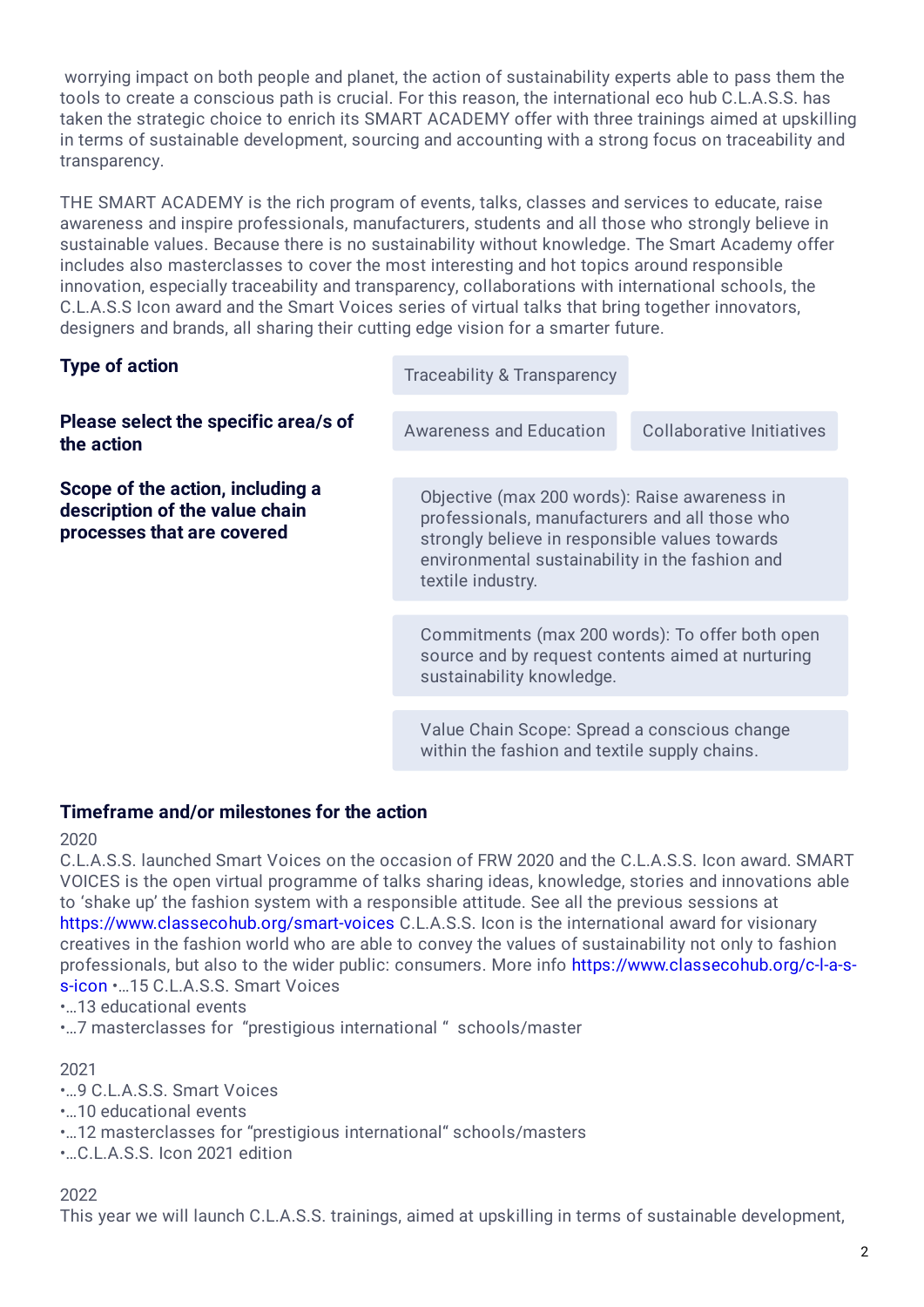sourcing and accounting. The offer will address 3 different topics:

1. Introduction to a new generation of fashion

Since 2007 C.L.A.S.S. has been advocating for a new generation of fashion where the fusion of design, innovation, communication and responsibility shapes an informed and competitive business, able to play both at an economic and social level. At the base of our philosophy is a formula: Virtuous Fashion, the one with the capital F, is the product of a perfect integration of design (D), innovation (I), sustainability (S) and communication (C). In brief:  $F = D \times I \times S \times C$ .

2.Introduction to Smart Ingredients

What is a responsible material? How to source responsibly? Which are the latest smart ingredients that can enrich with new generation fashion collections?

During the session you will be quided through a journey into materials available in the market, where you will have the chance to have an "informed background " of each one material journey. Conscious Choices can be made ONLY IF you have all the true full information in your hands. That's what this training can do for you…to inform you for you to make the best choice for your objectives. 3. Introduction to Sustainability Report

The preparation of the company's sustainability report is a fundamental moment to define objectives, identify improvement actions, and measure its environmental and social impact. It is a job that involves the entire company team, which can transform the report into an opportunity for growth.

The package offered by C.L.A.S.S., in collaboration with Silvia Gambi, sustainable fashion journalist and podcaster of Solo Moda Sostenibile, combines training with personalized consulting with a coaching action to guide the company team in the preparation of its sustainability report, offering the necessary support to create a document that tells about the company, its values, its commitment and also its objectives.

Stay tuned on our website because the applications are going to be open very soon!

## **Reference instruments and sources used**

All contents included in the Smart Academy activities include fact-checked references and come from leading and trustworthy enthities primarly within the textile and fashion sector. Examples of references include: State of the Industry report by Material Innovation Initiative, Material Change Insights report by Textile Exchange, The State of Fashion by McKinsey & Company, reports by WGSN.

| <b>Expected benefits and impact for the</b><br>stakeholders involved | Enhanced traceability of the<br>social/environmental/ethical attributes of<br>product(s)/materials along the value chain; for example,<br>for origin, quality, sustainability performance, and<br>compliance with health and safety requirements for<br>consumers and workers |
|----------------------------------------------------------------------|-------------------------------------------------------------------------------------------------------------------------------------------------------------------------------------------------------------------------------------------------------------------------------|
|                                                                      | A measurable impact on sustainability in value chains<br>over time, eventually verified through life-cycle<br>assessments and/or sustainability certifications                                                                                                                |
|                                                                      | Enhanced environmental and socially responsible<br>consumption and production, and circularity of the<br>value chain, that may be relevant to and inspire other<br>countries and industry actors/partners                                                                     |
| <b>Stakeholders involved</b>                                         | Business and industry associations                                                                                                                                                                                                                                            |
|                                                                      | Consumers and consumer associations                                                                                                                                                                                                                                           |

# **Key performance indicators for the action**

• Until now SMART VOICES included more than 2000 views, including both live participants and Youtube